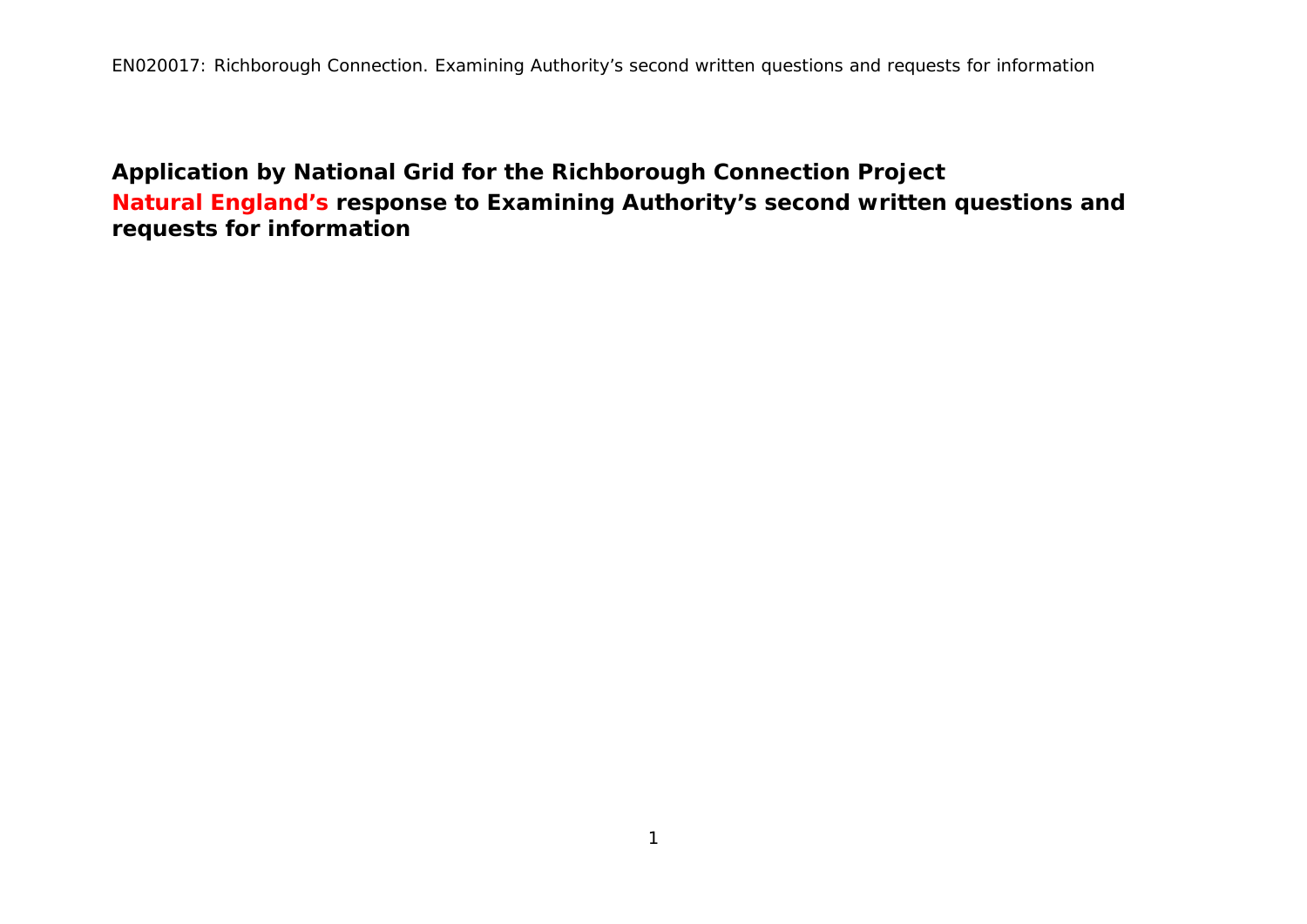|                |                    |                                                                                                                                                                                                                                                                                                                                                                                                                                                                                                                                    | <b>Natural England Response</b>                                                                                                                                                                                                                                                                                                                                                                                                                            |
|----------------|--------------------|------------------------------------------------------------------------------------------------------------------------------------------------------------------------------------------------------------------------------------------------------------------------------------------------------------------------------------------------------------------------------------------------------------------------------------------------------------------------------------------------------------------------------------|------------------------------------------------------------------------------------------------------------------------------------------------------------------------------------------------------------------------------------------------------------------------------------------------------------------------------------------------------------------------------------------------------------------------------------------------------------|
| <b>Ref No.</b> | <b>Respondent:</b> | <b>Question:</b>                                                                                                                                                                                                                                                                                                                                                                                                                                                                                                                   |                                                                                                                                                                                                                                                                                                                                                                                                                                                            |
|                |                    |                                                                                                                                                                                                                                                                                                                                                                                                                                                                                                                                    |                                                                                                                                                                                                                                                                                                                                                                                                                                                            |
| $\mathbf{2}$   |                    | <b>Biodiversity and geological conservation</b>                                                                                                                                                                                                                                                                                                                                                                                                                                                                                    |                                                                                                                                                                                                                                                                                                                                                                                                                                                            |
|                |                    | <b>Habitat Regulations Assessment</b>                                                                                                                                                                                                                                                                                                                                                                                                                                                                                              |                                                                                                                                                                                                                                                                                                                                                                                                                                                            |
| Q2.2.1         | Natural England    | Confirm agreement (or otherwise) in relation to<br>whether the Applicant has identified all of the<br>correct qualifying features/ interests for each of the<br>eleven European sites screened into the assessment<br>in the updated versions of Tables 3.1 and 3.2 [REP2-<br>017, Appendix C].<br>If not, please identify which European sites and<br>qualifying features/ interests are not accurately<br>reflected in Tables 3.1 and 3.2 and confirm the<br>correct qualifying features/ interests for these<br>European sites. | Natural England recommend that Table 3.1 and<br>Table 3.2 is updated to include breeding bird and<br>wintering bird assemblage for The Swale SPA.<br>Natural England recommend that Table 3.1 and<br>Table 3.2 is updated to include breeding bird and<br>wintering bird assemblage for Stodmarsh SPA.<br>The Stodmarsh breeding bird assemblage also needs<br>to be added to the NSER matrices (although scoped<br>out from requiring further assessment) |
| Q2.2.3         | Natural England    | Please confirm in a Deadline 5 response that the<br>Applicant has submitted the correct versions of the<br>conservation objectives in [REP2-017] and in<br>response to Q2.2.3; and if not provide the correct<br>versions.                                                                                                                                                                                                                                                                                                         | To follow                                                                                                                                                                                                                                                                                                                                                                                                                                                  |
| Q2.2.4         | Natural England    | Do you agree with the Applicant's response to<br>Q1.2.10 [REP2-016], that the placement of the<br>pylons anywhere within the limits of deviation (LoD)<br>would not affect the conclusions of the NSER?                                                                                                                                                                                                                                                                                                                            | Yes, Natural England concurs with this conclusion.                                                                                                                                                                                                                                                                                                                                                                                                         |
| Q2.2.5         | Natural England    | Is there any change to NE's agreed position on there<br>being no plans/ projects where in-combination<br>effects may arise (response to Q1.2.6 [REP2-073])                                                                                                                                                                                                                                                                                                                                                                         | The question as to whether the reservoir in the<br>Water Resources Management Plan (WRMP) is a<br>material consideration for the Richborough                                                                                                                                                                                                                                                                                                               |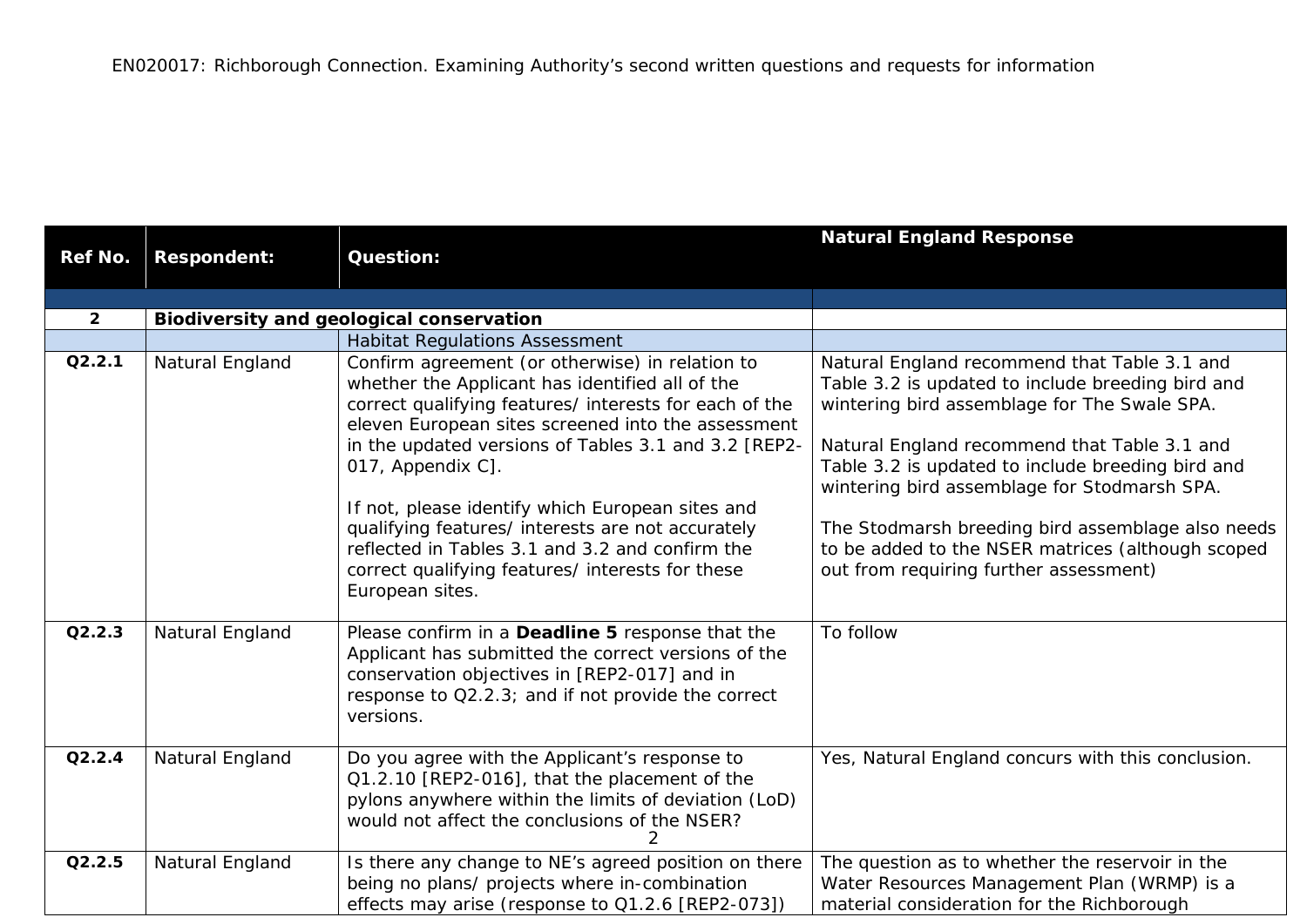|         |                 | in light of the following documents:<br>South East Water's Written Representation<br>$[REP2-099]$<br>Jacobs Alternatives Report (Appendix 11<br>$[REP2-183]$ ;<br>Broad Oak Reservoir Bird Study (Appendix 11,<br>Appendix G [REP2-201], which is duplicated<br>as Appendix 12, Appendix G [REP2-208];<br>Jacobs Impact Report (Appendix 12 [REP2-<br>$205$ ]); and<br>South East Water Document on Bird Collision<br>Risk [REP3-031]? | Connection project is a legal one that is not for us to<br>advise on.<br>However, should the determining body decide that<br>the reservoir is a material consideration then this<br>does not affect our position. The reservoir proposals<br>are not within a European designated site and are<br>not part of a compensatory habitat for a European<br>designated site.<br>Natural England therefore confirms that there are no<br>plans/projects where an in combination effect would<br>arise from the proposals with regard to the<br>requirements of the Habitats Regulations. We<br>therefore confirm that in combination effects can be<br>scoped out. |
|---------|-----------------|----------------------------------------------------------------------------------------------------------------------------------------------------------------------------------------------------------------------------------------------------------------------------------------------------------------------------------------------------------------------------------------------------------------------------------------|--------------------------------------------------------------------------------------------------------------------------------------------------------------------------------------------------------------------------------------------------------------------------------------------------------------------------------------------------------------------------------------------------------------------------------------------------------------------------------------------------------------------------------------------------------------------------------------------------------------------------------------------------------------|
| Q2.2.6  | Natural England | Is there any change to NE's agreed position that the<br>proposed development will not result in a likely<br>significant effect on any European sites and that an<br>appropriate assessment is not needed (response to<br>Q1.2.13 [REP2-073] and SoCG [REP2-022]), in light<br>of documents referred to in Q2.2.4?                                                                                                                      | Natural England maintains its agreed position that<br>the proposals will not result in a likelihood of<br>significant effects and an appropriate assessment is<br>not required.                                                                                                                                                                                                                                                                                                                                                                                                                                                                              |
|         |                 | European and other protected species                                                                                                                                                                                                                                                                                                                                                                                                   |                                                                                                                                                                                                                                                                                                                                                                                                                                                                                                                                                                                                                                                              |
| Q2.2.27 | Natural England | Please confirm that a letter of no impediment (LoNI)<br>for water vole is not required.                                                                                                                                                                                                                                                                                                                                                | The decision as to whether a licence is required is<br>made by the applicant. Natural England are only<br>able to advise whether is licence is able to be issued<br>based on relevant survey and mitigation detail. It is<br>our understanding from the applicant that the<br>proposals will not result in licensable activities                                                                                                                                                                                                                                                                                                                             |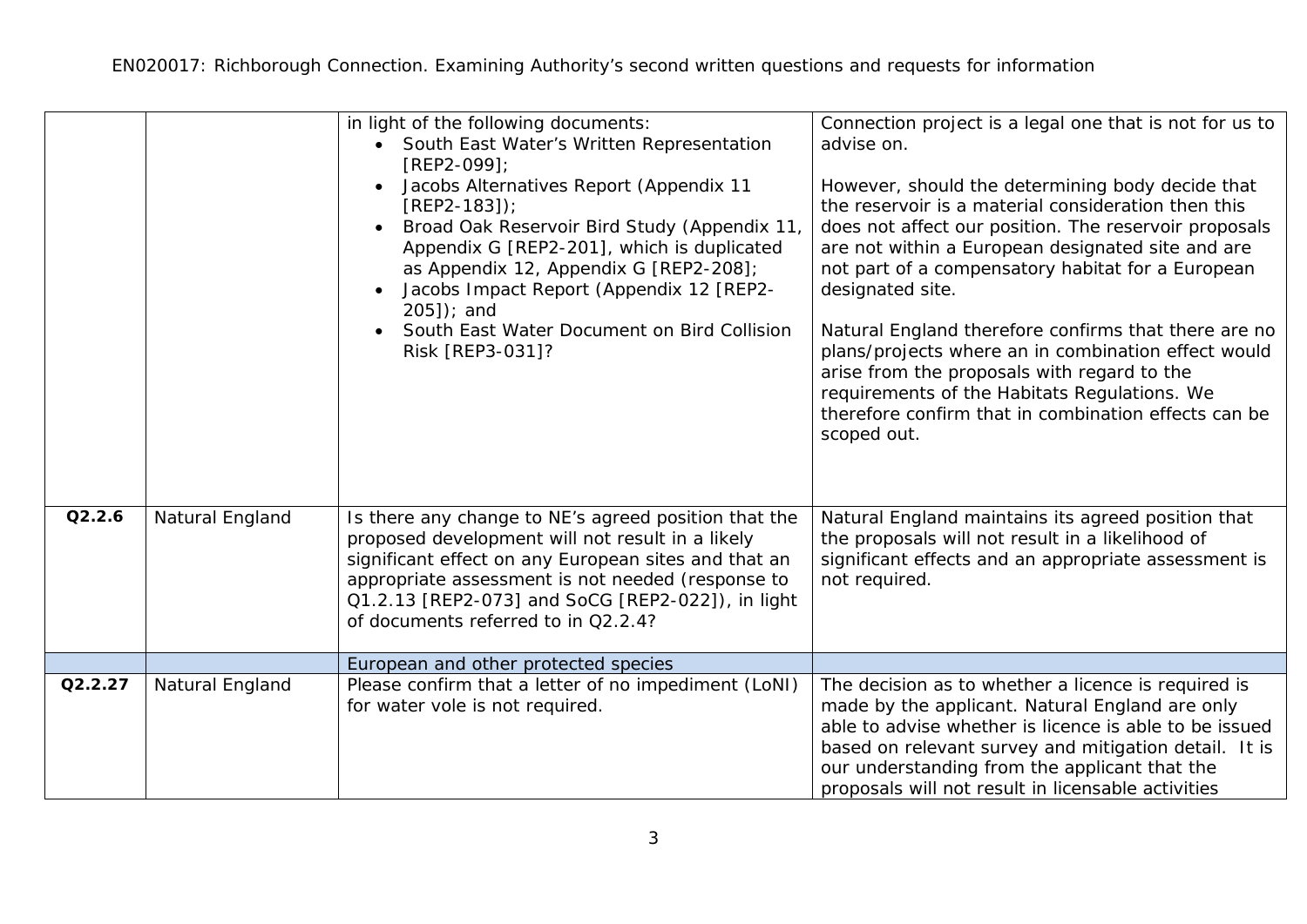|         |                                   |                                                                                                                                                                                                                                                                                                                                                                                                                                                                                                                                                                                                                                                                   | affecting Water Voles.                                                                                                                                                                                                                                                                                                                                                                                                                                                                                                                                                                                                                                                                                                                                                                                                                                                                                                                                                                                                                                                                                                                                                           |
|---------|-----------------------------------|-------------------------------------------------------------------------------------------------------------------------------------------------------------------------------------------------------------------------------------------------------------------------------------------------------------------------------------------------------------------------------------------------------------------------------------------------------------------------------------------------------------------------------------------------------------------------------------------------------------------------------------------------------------------|----------------------------------------------------------------------------------------------------------------------------------------------------------------------------------------------------------------------------------------------------------------------------------------------------------------------------------------------------------------------------------------------------------------------------------------------------------------------------------------------------------------------------------------------------------------------------------------------------------------------------------------------------------------------------------------------------------------------------------------------------------------------------------------------------------------------------------------------------------------------------------------------------------------------------------------------------------------------------------------------------------------------------------------------------------------------------------------------------------------------------------------------------------------------------------|
|         |                                   |                                                                                                                                                                                                                                                                                                                                                                                                                                                                                                                                                                                                                                                                   |                                                                                                                                                                                                                                                                                                                                                                                                                                                                                                                                                                                                                                                                                                                                                                                                                                                                                                                                                                                                                                                                                                                                                                                  |
|         |                                   | Ornithology                                                                                                                                                                                                                                                                                                                                                                                                                                                                                                                                                                                                                                                       |                                                                                                                                                                                                                                                                                                                                                                                                                                                                                                                                                                                                                                                                                                                                                                                                                                                                                                                                                                                                                                                                                                                                                                                  |
| Q2.2.31 | Applicant<br>Natural England      | Respond to KWT's concerns regarding impacts on<br>Golden plover within a site of conservation interest<br>at a County level and its suggestion that mortality<br>thresholds, monitoring and a mechanism for<br>further mitigation are required [REP2-082, point<br>5b].<br>Is there any change to the Applicant's or NE's stated<br>positions on bird mortality monitoring not being<br>required; in light of:<br>• SEW's WR and Appendices [REP2-099, REP2-<br>201 and REP3-031],<br>Dover District Council's response to Q1.12.33<br>$[REP2-065]$<br>NFU's Deadline 3 response [REP3-046] and<br>KWT's points regarding Golden plover [REP2-<br>082, point 5b]? | The issues of bird strike risk and possibility of this<br>resulting in objections from National Grid to the<br>future build of the reservoir is a matter for the<br>determining authority. Large reservoirs are known to<br>attract large birds such as geese and swans which<br>have a known strike risk on power lines. However<br>the ornithological conservation implications of the<br>strike risk and its management methods are<br>uncertain at this stage. Additionally, It improbable<br>that meaningful results from monitoring the possible<br>future impacts of the Broad Oak Reservoir scheme<br>could be achieved<br>The collision risk modelling (CRM) identified that the<br>impact of the proposals would not be significant<br>without bird diverters. The bird diverters are added<br>on a precautionary basis but Natural England do not<br>consider that the impacts would have a likelihood of<br>significant effects so diverter monitoring is not an<br>essential requirement.<br>In summary, Natural England maintains that there is<br>no requirement for post construction monitoring, as<br>agreed in the Statement of Common Ground (Doc<br>8.4.3.) |
|         |                                   | Mitigation and enhancement                                                                                                                                                                                                                                                                                                                                                                                                                                                                                                                                                                                                                                        |                                                                                                                                                                                                                                                                                                                                                                                                                                                                                                                                                                                                                                                                                                                                                                                                                                                                                                                                                                                                                                                                                                                                                                                  |
| Q2.2.38 | Joint Councils<br>The Environment | Provide any further comments on the Applicant's<br>updated BMS [REP3-004], and where relevant to                                                                                                                                                                                                                                                                                                                                                                                                                                                                                                                                                                  | We have no further comments to make on this.                                                                                                                                                                                                                                                                                                                                                                                                                                                                                                                                                                                                                                                                                                                                                                                                                                                                                                                                                                                                                                                                                                                                     |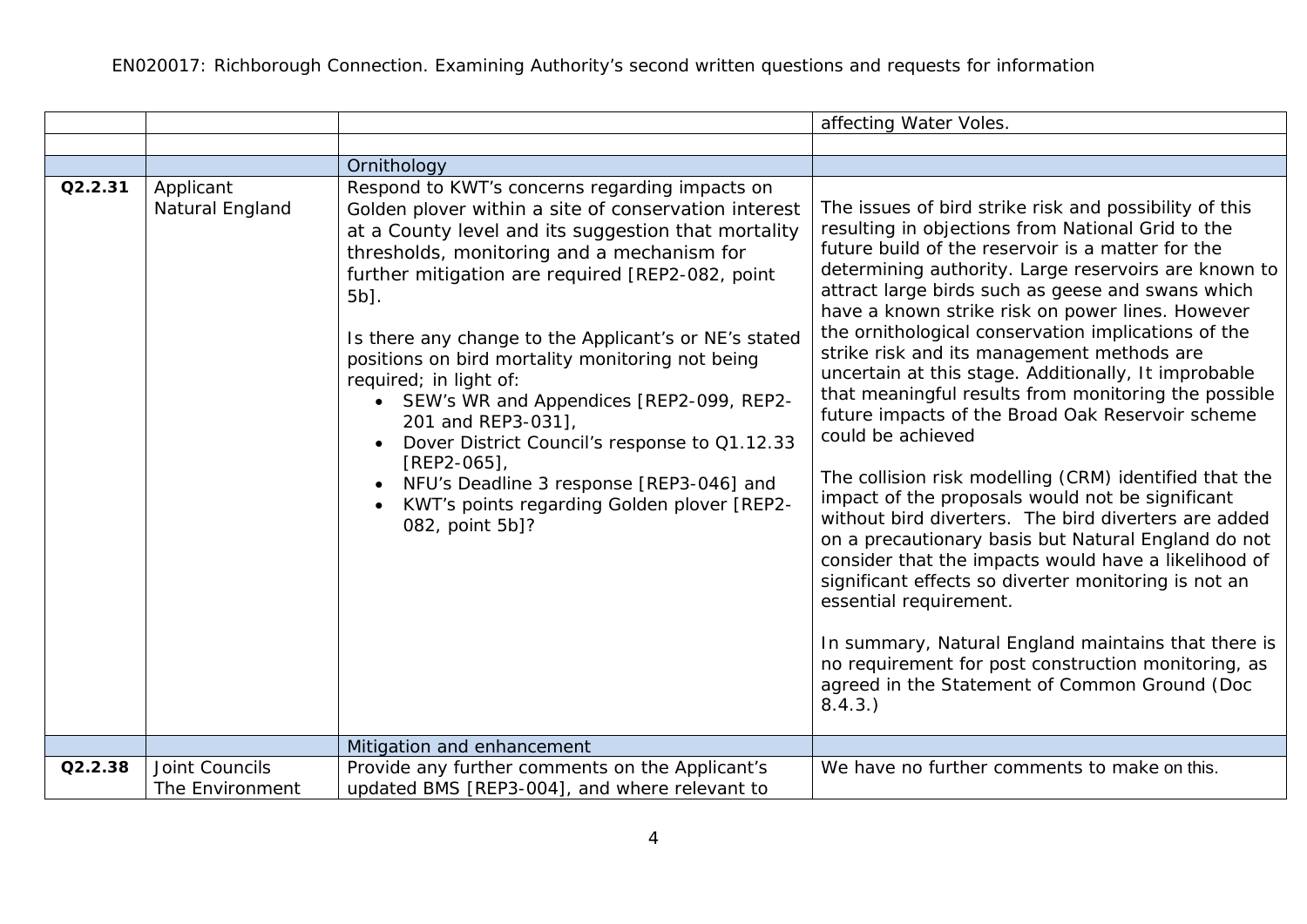|        | Agency<br>Natural England<br>The Kent Wildlife<br>Trust<br>Other Interested<br>Parties | biodiversity matters in the updated CEMP [REP2-<br>$007$ ].                                                                                                                                                                                                                                                                                                                               |                                                                                                                                                                                                                                                                                                                                                                                                                                                                                                                                                                                                                                                                                                                                                                                                                                                                      |
|--------|----------------------------------------------------------------------------------------|-------------------------------------------------------------------------------------------------------------------------------------------------------------------------------------------------------------------------------------------------------------------------------------------------------------------------------------------------------------------------------------------|----------------------------------------------------------------------------------------------------------------------------------------------------------------------------------------------------------------------------------------------------------------------------------------------------------------------------------------------------------------------------------------------------------------------------------------------------------------------------------------------------------------------------------------------------------------------------------------------------------------------------------------------------------------------------------------------------------------------------------------------------------------------------------------------------------------------------------------------------------------------|
| 3      | <b>Broad Oak</b>                                                                       |                                                                                                                                                                                                                                                                                                                                                                                           |                                                                                                                                                                                                                                                                                                                                                                                                                                                                                                                                                                                                                                                                                                                                                                                                                                                                      |
|        |                                                                                        |                                                                                                                                                                                                                                                                                                                                                                                           |                                                                                                                                                                                                                                                                                                                                                                                                                                                                                                                                                                                                                                                                                                                                                                                                                                                                      |
|        |                                                                                        | Respondents should note that if a question in this section is already<br>answered in one of the post-hearing actions also to be submitted at<br>Deadline 4, then a reference to that document with paragraph number(s)<br>will suffice in response to the question(s) below.                                                                                                              |                                                                                                                                                                                                                                                                                                                                                                                                                                                                                                                                                                                                                                                                                                                                                                                                                                                                      |
|        |                                                                                        | Impacts of the proposed development on the<br>proposed Broad Oak reservoir                                                                                                                                                                                                                                                                                                                |                                                                                                                                                                                                                                                                                                                                                                                                                                                                                                                                                                                                                                                                                                                                                                                                                                                                      |
| Q2.3.2 | The Environment<br>Agency<br>Natural England                                           | Please provide comments on the Applicant's<br>'Response to South East Water's report Review of<br>Alternative RCP Routes in Area of Interaction with<br>Proposed Reservoir Scheme - July 2016' [REP3-019,<br>Appendix 5] indicating any areas of concern and<br>provide comments on the Applicant's views<br>expressed on the potential for the two proposed<br>developments to co-exist. | <b>Reservoir Size</b><br>In Section 2.9 of REP3-019 The Applicant states "<br>The level of consultation between SEW and Natural<br>England is not currently published and hence it is<br>not known whether a higher top water level would<br>be acceptable to environmental and other<br>stakeholders and would form the basis of any future<br>WRMP." Natural England issued a view on the draft<br>design principles on the reservoir for the 32.5 and<br>the 36m AOD reservoir designs to South East Water<br>on the 26 <sup>th</sup> May 2016. Natural England has stated,<br>that subject to caveats and mitigation, a reservoir of<br>up to 36m AOD is acceptable to Natural England.<br>This letter is referred to by the applicants in their<br>submission on the larger sized reservoir proposal is<br>therefore known to the applicant. It is attached for |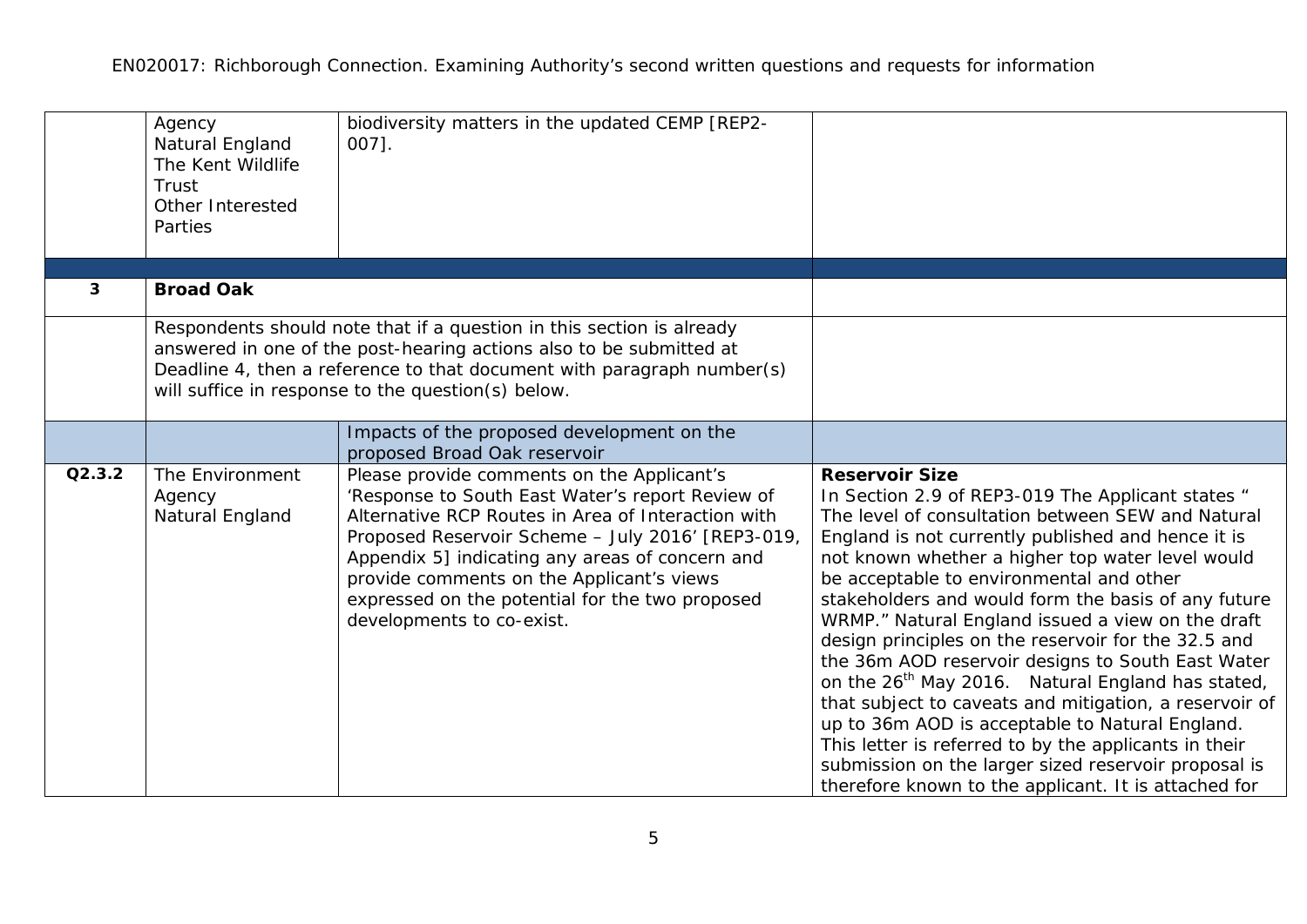|  | ease of reference.                                                                                        |  |
|--|-----------------------------------------------------------------------------------------------------------|--|
|  |                                                                                                           |  |
|  | <b>Mitigation for the SSSI</b>                                                                            |  |
|  | The proposed draft mitigation planting for impacts of                                                     |  |
|  | Broad Oak reservoir by South East Water is diverse                                                        |  |
|  | both structurally and in species. A design principle of<br>the reservoir construction and operation is to |  |
|  | contribute to the favourable condition of the                                                             |  |
|  | adjacent Site of Special Scientific Interest (SSSI) as                                                    |  |
|  | assessed by the Favourable Condition Tables. These                                                        |  |
|  | requirements do not allow for a "monoculture" as                                                          |  |
|  | referred to by the applicant submission REP3-019.                                                         |  |
|  |                                                                                                           |  |
|  | The interactions between the two schemes                                                                  |  |
|  | The interaction of the current RCP route is                                                               |  |
|  | principally with the route of the Sarre Penn proposed                                                     |  |
|  | diversion and compliance of these proposals with the                                                      |  |
|  | Water Framework Directive (WFD). Decisions on                                                             |  |
|  | WFD compliance and mitigation requirements for the                                                        |  |
|  | Sarre Penn diversion, including the need to shade<br>the river for fish, are a matter for the Environment |  |
|  | Agency.                                                                                                   |  |
|  |                                                                                                           |  |
|  | REP3-019 Appendix 5                                                                                       |  |
|  | Based on the information provided in this                                                                 |  |
|  | submission Option 4 of proposed water company                                                             |  |
|  | "alternative routes" which undergrounds using                                                             |  |
|  | mostly horizontal directional drilling appears to be                                                      |  |
|  | the least ecologically damaging and has similar or                                                        |  |
|  | lesser ecological effects than the RCP route (around                                                      |  |
|  | Broad Oak) with regards to designated sites and                                                           |  |
|  | protected species. Option 1 modified overhead                                                             |  |
|  | cabling route also has similar impacts to the RCP in                                                      |  |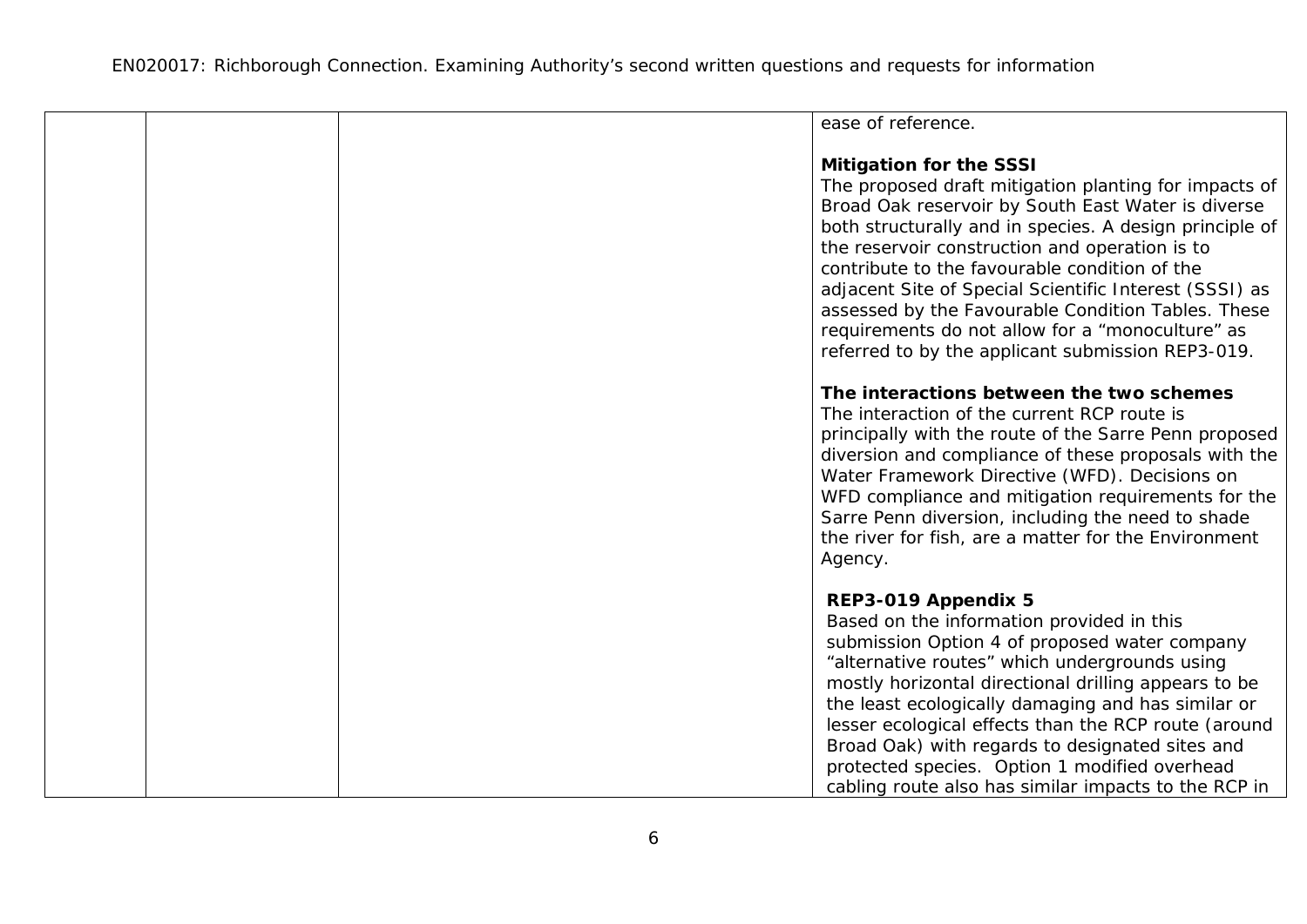|        |                                              |                                                                                                                                                                                                                                                                                                                                                                                        | designated sites and protected species in terms of<br>scale and magnitude based on the evidence as<br>presented. Increased (but not significant) visual<br>amenity effects were noted with Option 1 but do<br>not influence protected landscapes. Based on the<br>submissions Option 3 open cut trenching and<br>undergrounding has more protected species effects<br>than the RCP route around Broad Oak but is not<br>significantly different in impact terms on the<br>designated sites. |
|--------|----------------------------------------------|----------------------------------------------------------------------------------------------------------------------------------------------------------------------------------------------------------------------------------------------------------------------------------------------------------------------------------------------------------------------------------------|---------------------------------------------------------------------------------------------------------------------------------------------------------------------------------------------------------------------------------------------------------------------------------------------------------------------------------------------------------------------------------------------------------------------------------------------------------------------------------------------|
| Q2.3.3 | The Environment<br>Agency<br>Natural England | Please provide comments on the Applicant's<br>Deadline 2 submission (the Mott MacDonald Report)<br>[REP2-017, Appendix F] and SEW's response to the<br>Mott Macdonald Report [REP3-036, Appendix 4.1,<br>Appendix 1]? Indicating any areas of concern and<br>provide comments on the Applicant's views<br>expressed on the potential for the two proposed<br>developments to co-exist. | Both REP2-017 appendix F and REP3-036 Appendix<br>4.1, appendix 1 pertain mostly to the Sarre Penn<br>diversion. The acceptability of the Sarre Penn<br>diversion proposals and the alternative options<br>proposed in the Mott MacDonald Report and is a<br>matter for the Environment Agency. Natural<br>England therefore has no comments on the<br>proposed "solutions" in these documents.                                                                                             |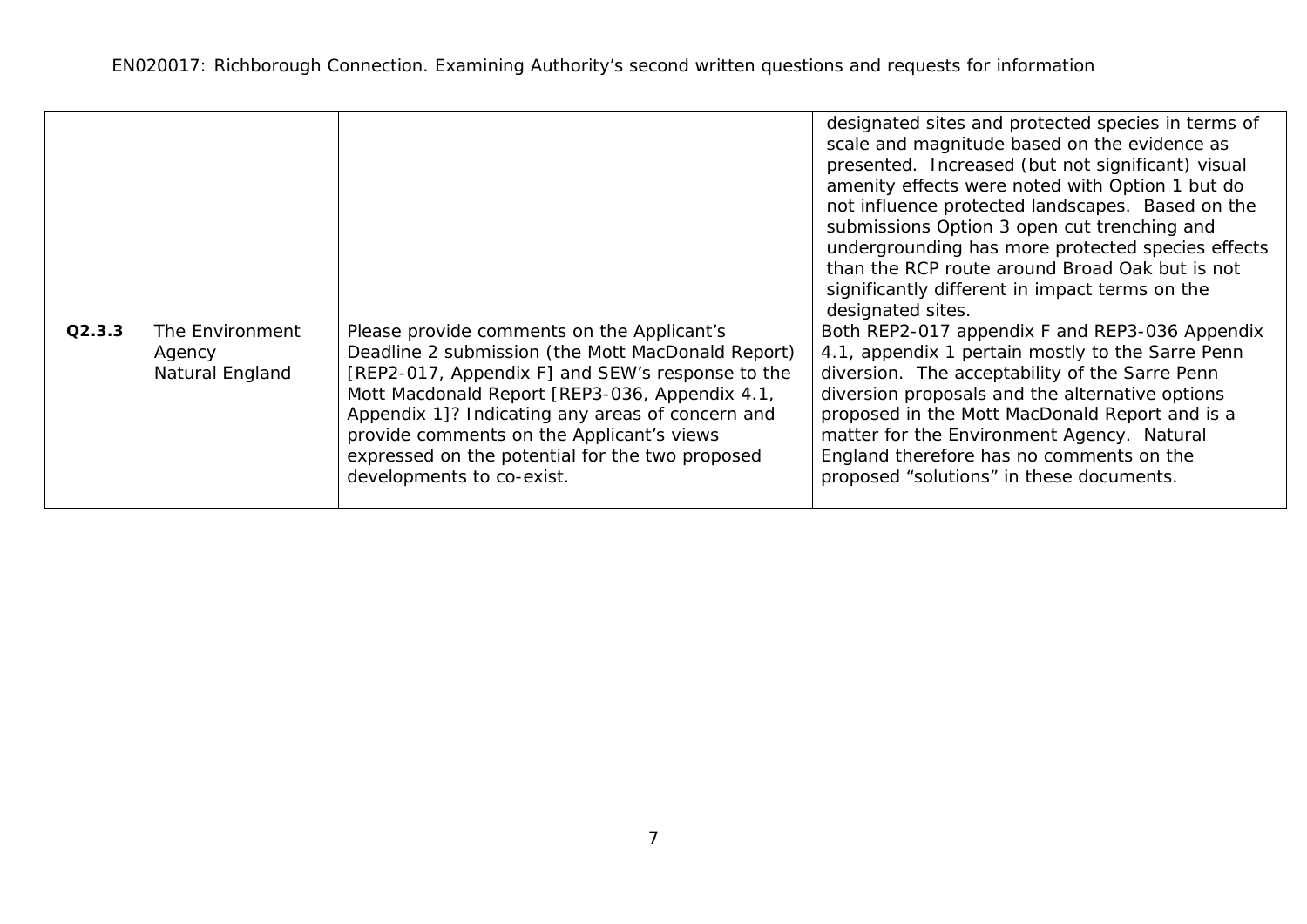| Q2.3.6  | Applicant<br>Canterbury City<br>Council<br>The Environment<br>Agency<br>Natural England<br>South East Water | Whilst SEW's response to Q1.7.67 [REP2-098] is<br>caveated with reference to the taking on board of<br>the SEW Alternatives, there is a wider point<br>regarding the necessary approvals for agreeing a<br>planting scheme in the proposed reservoir area.<br>Does the Applicant agree that planting (mitigation<br>and enhancement) associated with all of SEW's land<br>(or some of SEW's land associated with the<br>reservoir) is an area where more certainty of design<br>is desirable and should it also be subject to future<br>approvals including NE and the EA as well as the<br>relevant Local Authority?<br>Do the Applicant and SEW consider securing a<br>method of approval resolves the issues raised in the<br>Jacobs response to the Mott MacDonald comment in<br>SEW's response to the Applicant's Deadline 2<br>submissions [REP3-036, Appendix 4.1, ref 3.4.2.8]?<br>If so, the Applicant is invited to propose suitable<br>wording for the DCO and /or the LHES.<br>The views of CCC, the EA and NE are sought. | There are statutory consultation requirements<br>related to designated sites and/or protected species<br>licences that are required. Natural England does not<br>require any additional approval on the micro siting<br>of pylons that are not in or/and do not affect<br>designated sites or protected species<br>Natural England do not need to be directly consulted<br>further on the planting scheme. |
|---------|-------------------------------------------------------------------------------------------------------------|----------------------------------------------------------------------------------------------------------------------------------------------------------------------------------------------------------------------------------------------------------------------------------------------------------------------------------------------------------------------------------------------------------------------------------------------------------------------------------------------------------------------------------------------------------------------------------------------------------------------------------------------------------------------------------------------------------------------------------------------------------------------------------------------------------------------------------------------------------------------------------------------------------------------------------------------------------------------------------------------------------------------------------------|------------------------------------------------------------------------------------------------------------------------------------------------------------------------------------------------------------------------------------------------------------------------------------------------------------------------------------------------------------------------------------------------------------|
|         |                                                                                                             | <b>Environmental Impact Assessment</b>                                                                                                                                                                                                                                                                                                                                                                                                                                                                                                                                                                                                                                                                                                                                                                                                                                                                                                                                                                                                 |                                                                                                                                                                                                                                                                                                                                                                                                            |
| Q2.3.31 | Natural England                                                                                             | As statutory nature conservation body (SNCB) is<br>NE's agreed position still that the scope of impacts<br>considered in the assessment set out in the ES<br>Appendices and the scope of receptors considered in<br>the cumulative assessment are adequate (response<br>to Q1.2.23 [REP2-073] and SoCG [REP2-022,<br>section 3.2]), in light of SEW's WR and related<br>Appendices? If not, what is the basis for any                                                                                                                                                                                                                                                                                                                                                                                                                                                                                                                                                                                                                  | The question as to whether the reservoir in the<br>Water Resources Management Plan (WRMP) is a<br>material consideration for the Richborough<br>Connection project is a legal one that is not for us<br>to advise on.<br>If the determining authority decides that the<br>inclusion of the reservoir is a material consideration                                                                           |